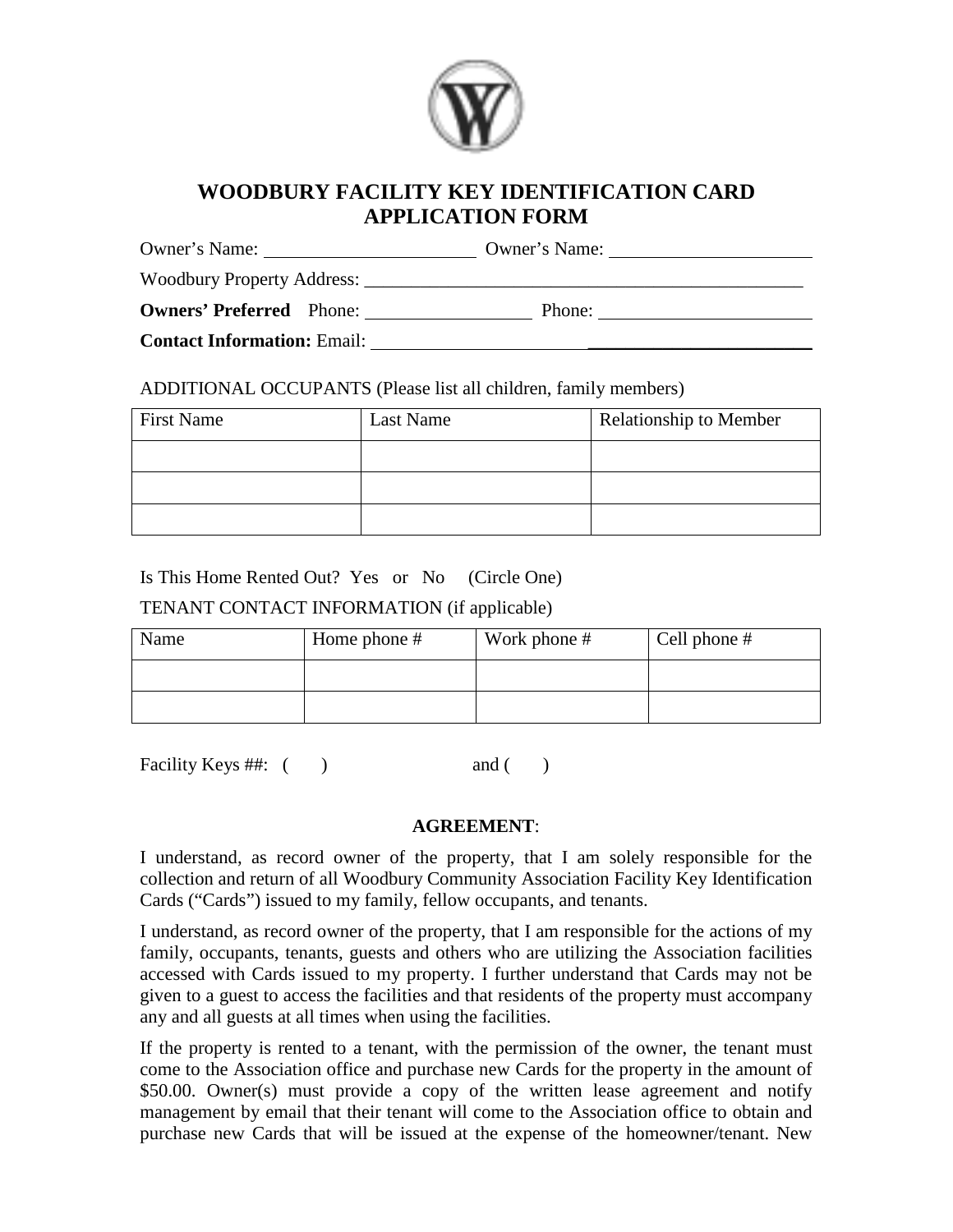

Cards must be issued with each new tenant change as a new photo must be taken for the Cards. If the property is leased, Cards previously issued to the Owner will be deactivated.

I understand that each property can only have two (2) Cards activated at any time. Any Cards not returned upon sale of the property will be deactivated and replacement Cards can be purchased for the amount of \$50.00 per Card. The Cards are photo ID cards. A photograph of each individual to which the Cards are issued is required prior to issuance.

I understand that Cards will not be activated until this form is completed and transmitted to the Woodbury Community Association management office and a photograph is taken at the Woodbury office of the individual to which the Cards are to be issued. I understand that Cards will not be replaced nor will they be issued while this property is in a sale escrow.

I have read the Rules and Regulations and Owners Release (next page) and assume full responsibility for all Cards issued, including replacement fee of \$50.00 per key card if lost or stolen.

Owner's Printed Name: \_\_\_\_\_\_

Owners' Signature:

Date:

**To protect interests of your household and that of your neighbors, please contact us immediately to deactivate any old Facility Key Identification Cards.**